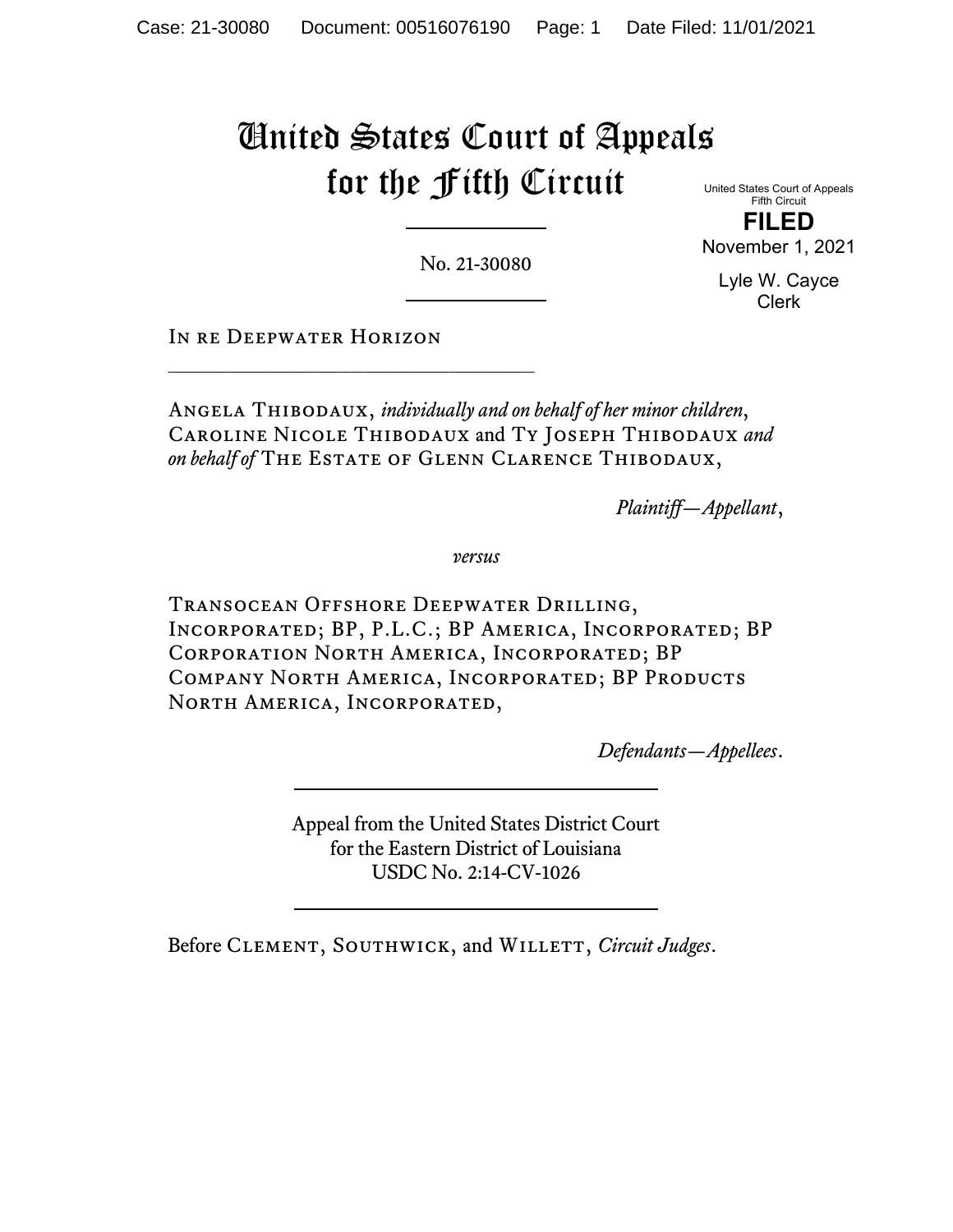No. 21-30080

## PER CURIAM:[\\*](#page-1-0)

Appellant Angela Thibodaux's husband Glen Clarence Thiboxaux died of pancreatic cancer on October 29, 2012. She alleges that he was exposed to toxic chemicals during his work on the Deepwater Horizon cleanup operation, and that this exposure caused his death.

Thibodaux's case was dismissed because her attorney made a mistake: He failed to sign up for a docket alert service as ordered by the district court. The district court's order that parties sign up for this service was placed on Thibodaux's individual docket and was emailed to her counsel by the clerk of court. Because Thibodaux's counsel did not sign up for this service, he did not receive the district court's February 22, 2017 order that all plaintiffs file individual complaints. This order warned all plaintiffs that failure to comply would result in their cases being dismissed with prejudice. Nor did Thibodaux's counsel receive the district court's July 18, 2017 order dismissing Thibodaux's case for failing to comply. It was not until September 6, 2018, when the district court closed the individual dockets of cases that had already been dismissed, that Thibodaux's counsel realized his mistake. Thibodaux filed a Rule 60(b) motion for reconsideration, arguing that she did not intentionally disobey the court's order, and asking the court to reinstate her case. On March 15, 2019, the district court denied that motion without an opinion and without a hearing.

Thibodaux then made a second mistake: She did nothing for over a year. On March 16, 2020—well outside of the time for an appeal from the district court's March 15, 2019 order—Thibodaux filed a second Rule 60(b) motion. After hearing nothing from the district court for six weeks, Thibodaux filed a third Rule 60(b) motion that was substantively identical to

<span id="page-1-0"></span><sup>\*</sup> Pursuant to 5TH CIRCUIT RULE 47.5, the court has determined that this opinion should not be published and is not precedent except under the limited circumstances set forth in 5TH CIRCUIT RULE 47.5.4.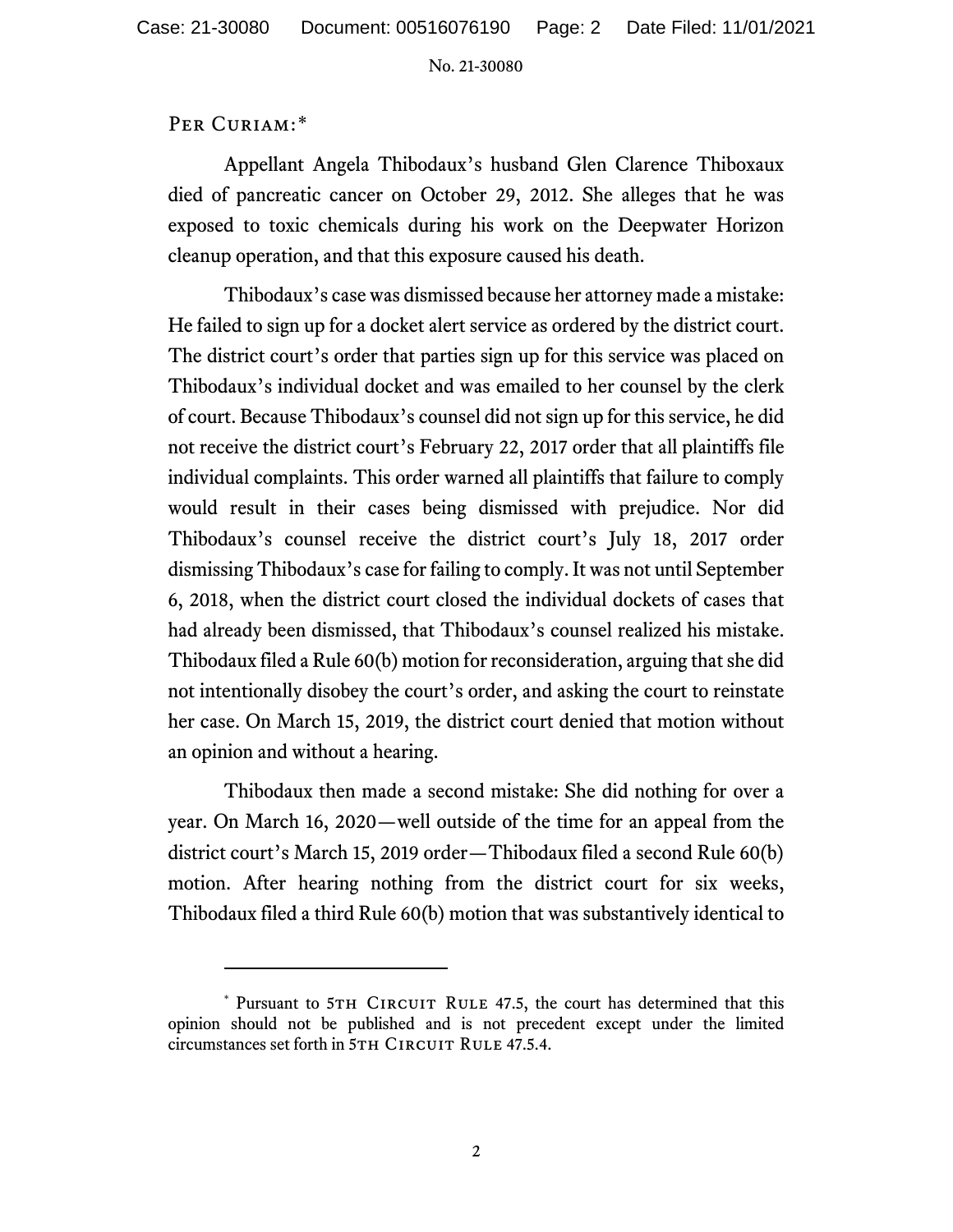## No. 21-30080

the first and second. The district court denied the second and third motions, cautioning Thibodaux's attorney that filing another motion for reconsideration could result in sanctions. Thibodaux's appealed that order to our court.

The bulk of Thibodaux's brief argues that the district court's 2019 order denying her first Rule 60(b) motion was in error. But even if Thibodaux is right, it does not matter. Thibodaux did not appeal that order, but instead waited over a year before filing two more Rule 60(b) motions that were virtually identical to the first. Only the district court's order denying *those* two motions is before us.

The district court did not abuse its discretion in denying Thibodaux's second and third Rule 60(b) motions. [1](#page-2-0) "Rule 60(b) simply may not be used as an end run to effect an appeal outside the specified time limits, otherwise those limits become essentially meaningless."[2](#page-2-1) Dismissal is "particularly appropriate in a case such as this one where a Rule 60(b) motion is itself an attack on the denial of a prior post-judgment motion that asserted virtually identical grounds for relief, and where, as here, it is filed *after* the time for giving notice of appeal from the order denying the earlier motion."[3](#page-2-2) These principles are especially important in a multi-district litigation (MDL) as large as this one, where a single district court judge is responsible for managing the dockets of thousands of individual complaints. Because of this administrative complexity, a district court's case management orders are

<span id="page-2-0"></span><sup>1</sup> *In re Deepwater Horizon*, 907 F.3d 232, 234 (5th Cir. 2018) ("We review matters concerning docket management for an abuse of discretion.").

<span id="page-2-1"></span><sup>2</sup> *In re Edwards*, 865 F.3d 197, 209 (5th Cir. 2017) (quoting *Pryor v. U.S. Postal Serv.*, 769 F.2d 281, 288 (5th Cir. 1985)).

<span id="page-2-2"></span><sup>3</sup> *Latham v. Wells Fargo Bank, N.A.*, 987 F.2d 1199, 1203 (5th Cir. 1993) (emphasis in original).